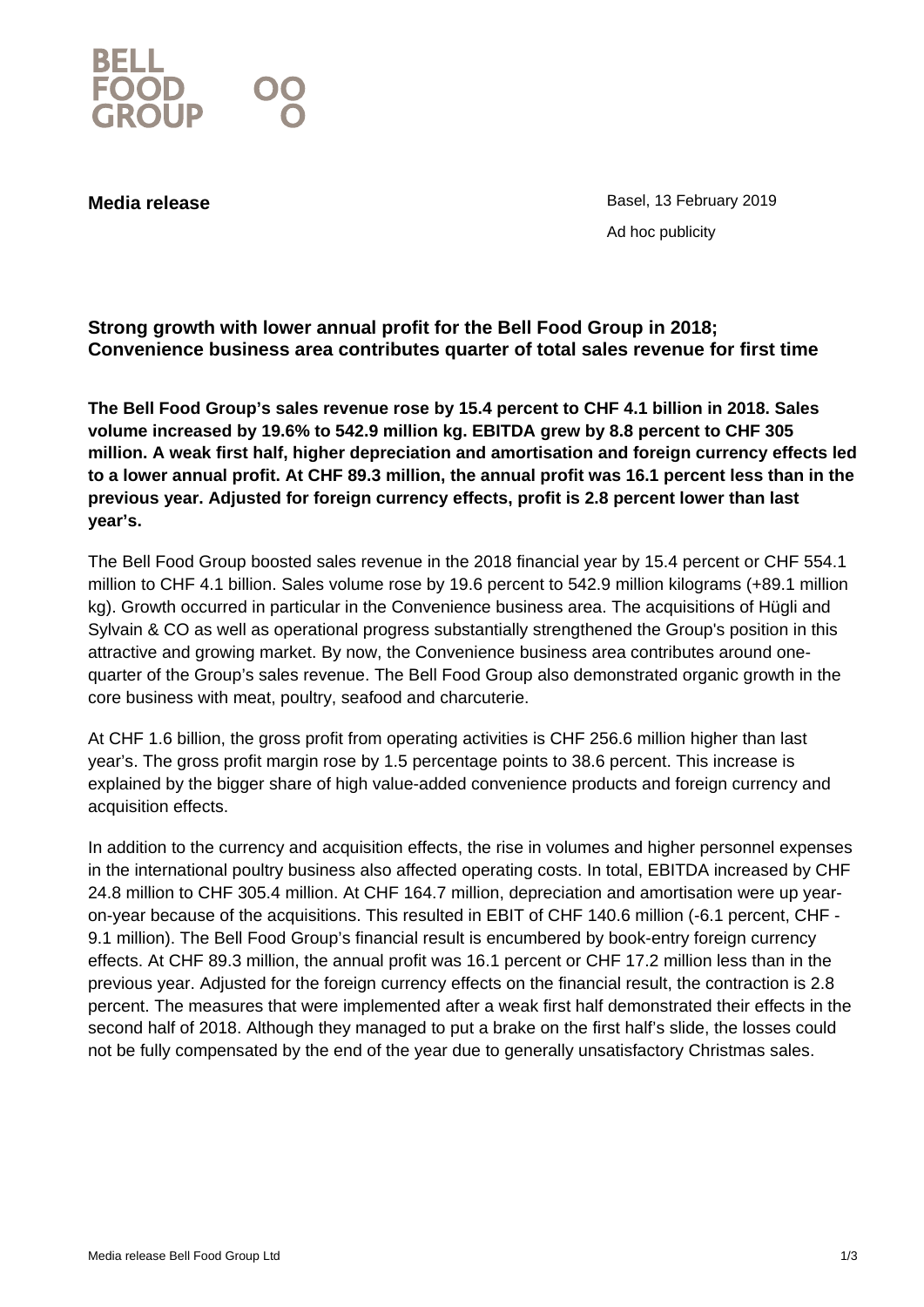## **Segment development**

In the reporting year, **Bell Switzerland** increased both its sales revenue and sales volume and thus gained market share in a generally stable market for meat products and sausages (charcuterie). While the retail market remains under pressure, food service sales trended positively. The decline in the first half of the year was halted in the second half by the countermeasures that were introduced promptly. A weak Christmas season, however, wiped out some of the progress achieved.

In Germany, the market for charcuterie products declined slightly. In this environment, **Bell Germany** posted higher sales revenue, thus gaining market share. The country organisation in Spain, which in organisational terms belongs to the Bell Germany division, performed very well.

The **Bell International** division once again improved its sales revenue and sales volume in the 2018 financial year. All business units of Bell International contributed to this growth. Because of higher personnel expenses and rising feed prices, the poultry business in Austria and Germany did not develop as planned. Sales of organic poultry in Germany lagged behind expectations. Countermeasures managed to partly halt the decline in the second half of the year. The targeted price increases, in particular, could not be introduced until November 2018.

The Convenience business area, which merges the activities of Eisberg, Hilcona and Hügli, performed well in the reporting year. The growth of sales revenue and sales volume was driven by the acquisitions of Hügli and Sylvain & CO as well as by operational progress. Hilcona can look back on a successful financial year and posted growth in all retail and food service markets. Eisberg saw positive sales revenue growth in the food service sector in particular. Hügli was integrated into the Bell Food Group as planned and met its own expectations, even though an unusually weak year-end business ultimately had a negative impact on the result.

## **Higher distribution**

A share capital increase was carried out in June 2018 in order to finance the acquisition of Hügli as well as for other investment projects and strategic future projects to stimulate growth. For 2018, the Annual General Meeting will be asked to approve a distribution of CHF 5.50 per share. Owing to the higher number of shares, the amount distributed is around CHF 2.5 million more than in the previous year. The distribution will be paid in full from the capital contribution reserves.

## **Outlook 2019**

The integration of Hügli and Sylvain & CO will be finalised in 2019. The foundation for the exploitation of synergy potential was laid at Hügli in 2018. This should make a substantial contribution to the result of the Convenience segment in 2019 and the following years. At the same time, the new convenience facility in Marchtrenk, Austria will stimulate the Bell Food Group's strategic growth in the Convenience segment. In addition, the measures to improve results which were launched in the reporting year will demonstrate their effect throughout the year in 2019.